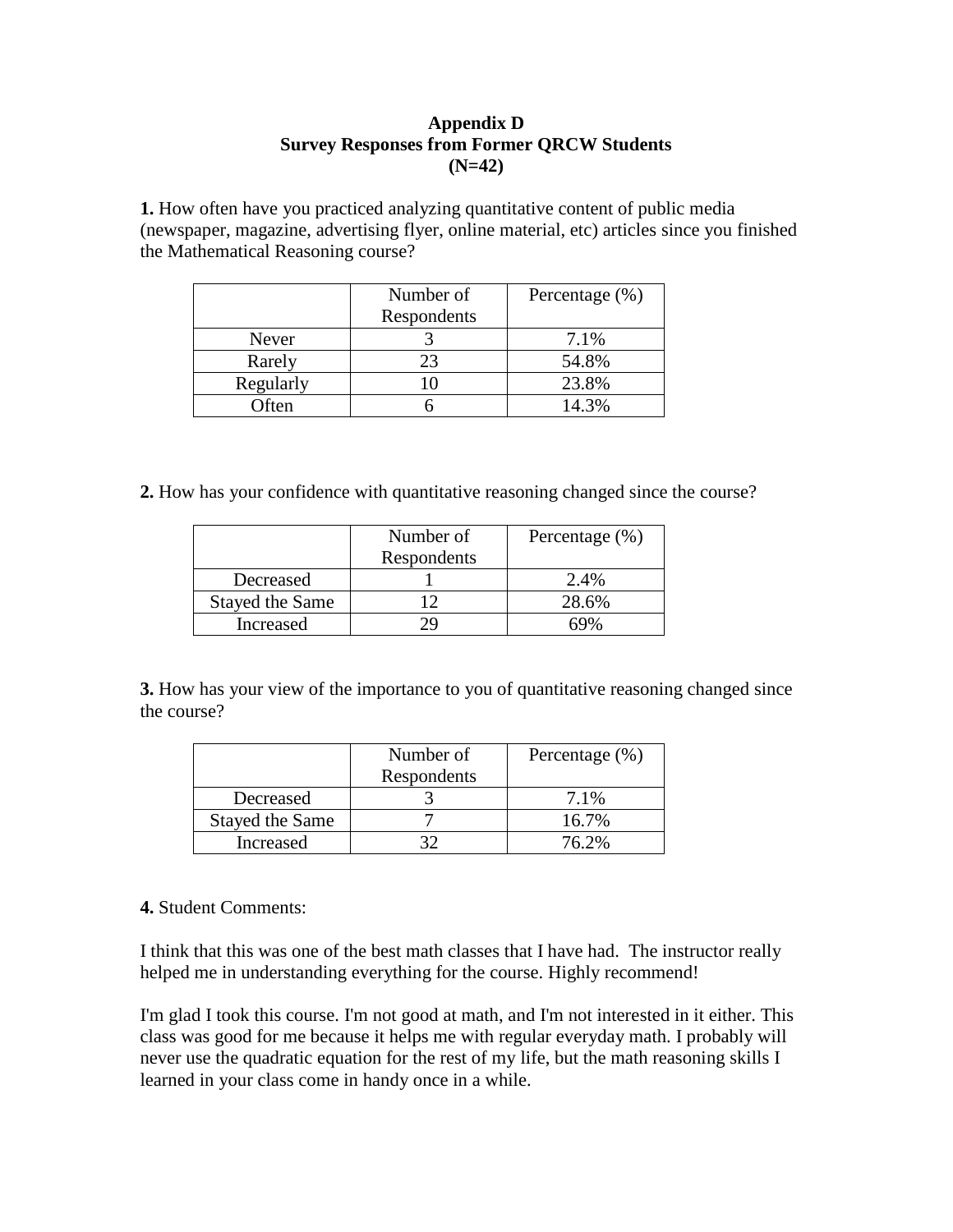This is a great class! I have used this in many of my political science classes when analyzing quantitative data!

This class is great. It allowed for a better understanding of numbers and definitely has helped in my everyday life! Without a doubt I would take this class again. I utilize the analytical methods of understanding numbers and processing data in all of the information I am given

I'm [sic] a geography major and I see a lot of quantitative math in my upper level classes

The class was a valuable asset to my education, much more useful than finite math, or calculus would have been.

While I found the principles of the class use full, but my ability to do math has not increased.

This class was by far the most practical and useful math class that I have ever taken. Calculus may teach us what we need to know for Physics and the MCAT, but it and other classes neglect to teach the practical skills that Mathematical Reasoning imparts. I find myself using what I learned in mathematical reasoning on a regular basis, whether trying to select the best interest-yielding bank account or calculating weighted or curved class grades. I really appreciate everything we learned in this class.

I really enjoyed the class!

I actually enjoyed and gained valuable insight from the course way more than I thought I would. I'm pretty much scared of Math beyond a certain level, but that course did help my confidence in my abilities.

This was the only math course I've taken in my life that applied it to the real world. I appreciated that a lot, even though I'm a History Major.

I haven't had to do much quantitative analyzing, but I feel that I am more aware of numbers and the purpose of that data as I am reading public media.

I really enjoyed the class compared to regular Algebra/Calculus because it brings things into terms I understand. I have found myself analyzing things rather than taking them for fact since the class has ended. The class helped me brush up on my math and kept my brain working my senior year of college!

I loved this class! I would never say that I am/was "good" at math, but this class made me more confident about [sic] mathematics.

That was the best math course I've ever taken... And it was the only math course I've ever taken that was directed toward practical, everyday use. Thank you for that! (I enjoyed learning how to use counters the most. What a simple yet practical concept! $) =$